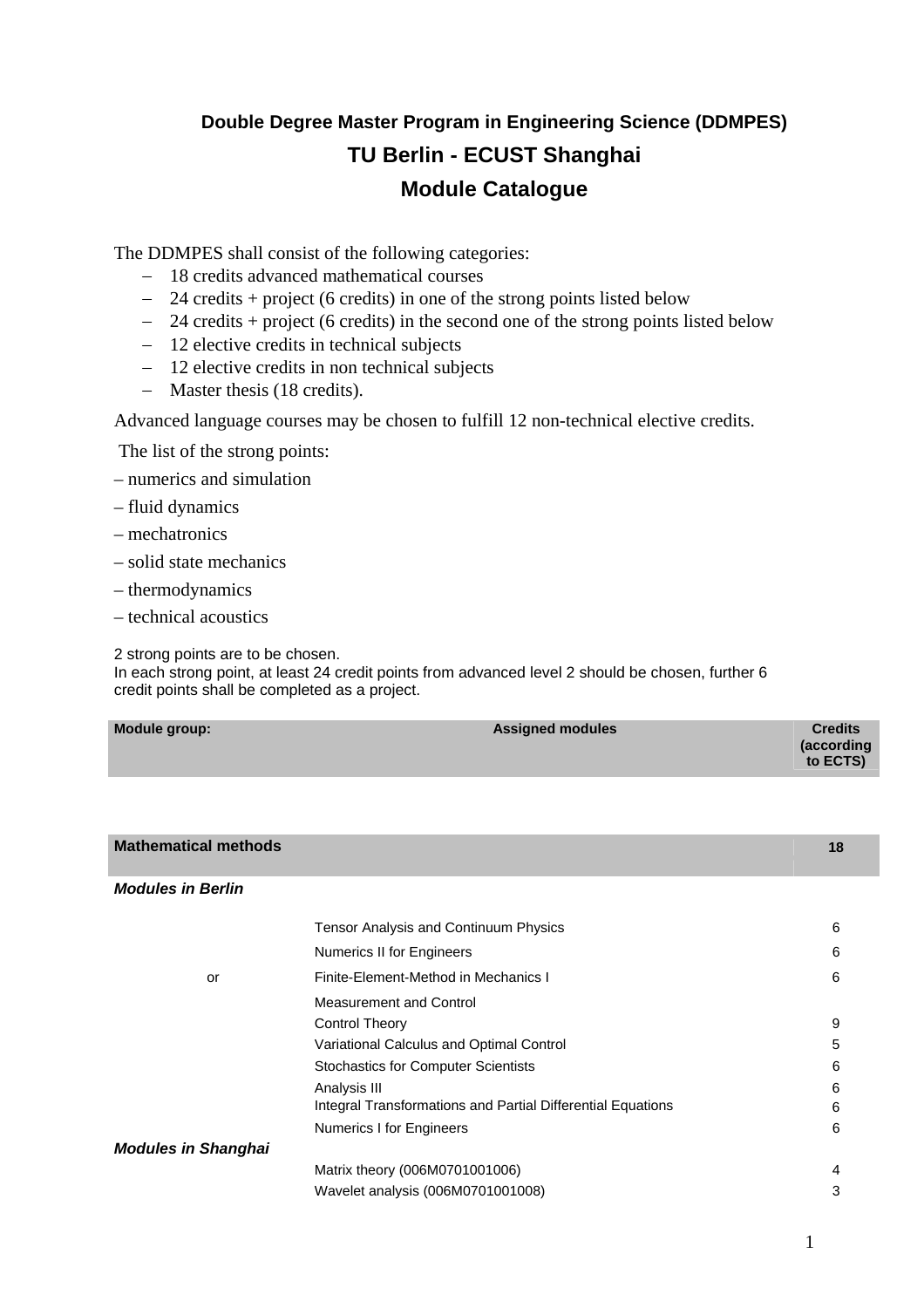## **Module Catalogue of the Strong Points**

| <b>Numerics and simulation</b> | <b>Assigned modules</b> | <b>Credits</b><br>(according<br>to ECTS) |
|--------------------------------|-------------------------|------------------------------------------|
|                                |                         |                                          |

*Modules in Berlin* 

| Core area (level 1)        |                                                 |    |
|----------------------------|-------------------------------------------------|----|
|                            | Computational Fluid Dynamics CFD I+II           | 12 |
|                            | Finite Element Methods 1                        | 6  |
|                            | Finite Element Methods 2                        | 6  |
|                            | Applied Information Technology                  | 6  |
| or                         | Industrial Information Technology               | 12 |
|                            | Software Engineering                            | 6  |
|                            | Programming of Parallel and Distributed Systems | 9  |
|                            | <b>Parallel Numerics</b>                        | 12 |
|                            |                                                 |    |
| advanced courses (level 2) |                                                 |    |

|     | CFD-Project (Applied Computational Fluid Dynamics (Project))                      | 6      |
|-----|-----------------------------------------------------------------------------------|--------|
|     | Practical Training in Finite-Element-Method                                       | 6      |
|     | Seminar in Modeling                                                               | 6      |
|     | Simulation and Measurement                                                        | 12     |
|     | Numerical Linear Algebra<br>Numerics of Elliptical Partial Differential Equations | 6<br>6 |
|     | <b>Statistical Turbulence Modeling</b>                                            | 6      |
|     | Numerical Aeroacoustics (CAA)                                                     | 12     |
|     | <b>Technical Information Systems</b>                                              | 6      |
|     | Information Systems Project                                                       | 6      |
|     | OKS 1 - Basics (Fundamental Principles of Open Communication Systems)             | 6      |
| and | OKS 3 - Practice (Advanced Communication Systems)                                 | 6      |
|     | OKS-Project (I or/and II)                                                         | 6      |
|     | Fundamental Principles of Information Modeling                                    | 6      |
| and | Databases (Database Systems)                                                      | 6      |
|     | Picture Producing Process in Medicine and Neurobiology                            | 6      |
|     | Algorithms of Image Processing                                                    | 6      |
|     | Visualizing in Mathematics                                                        | 10     |
|     | Picture Producing Process in Medicine I                                           | 6      |
|     | Industrial Image Processing                                                       | 9      |
|     | Computer Graphics - Basics                                                        | 6      |
|     | Computer Graphics - Completion                                                    | 6      |
|     | Simulation of Production Systems - Work Place                                     |        |

Simulation of Production Systems - Material Flow 6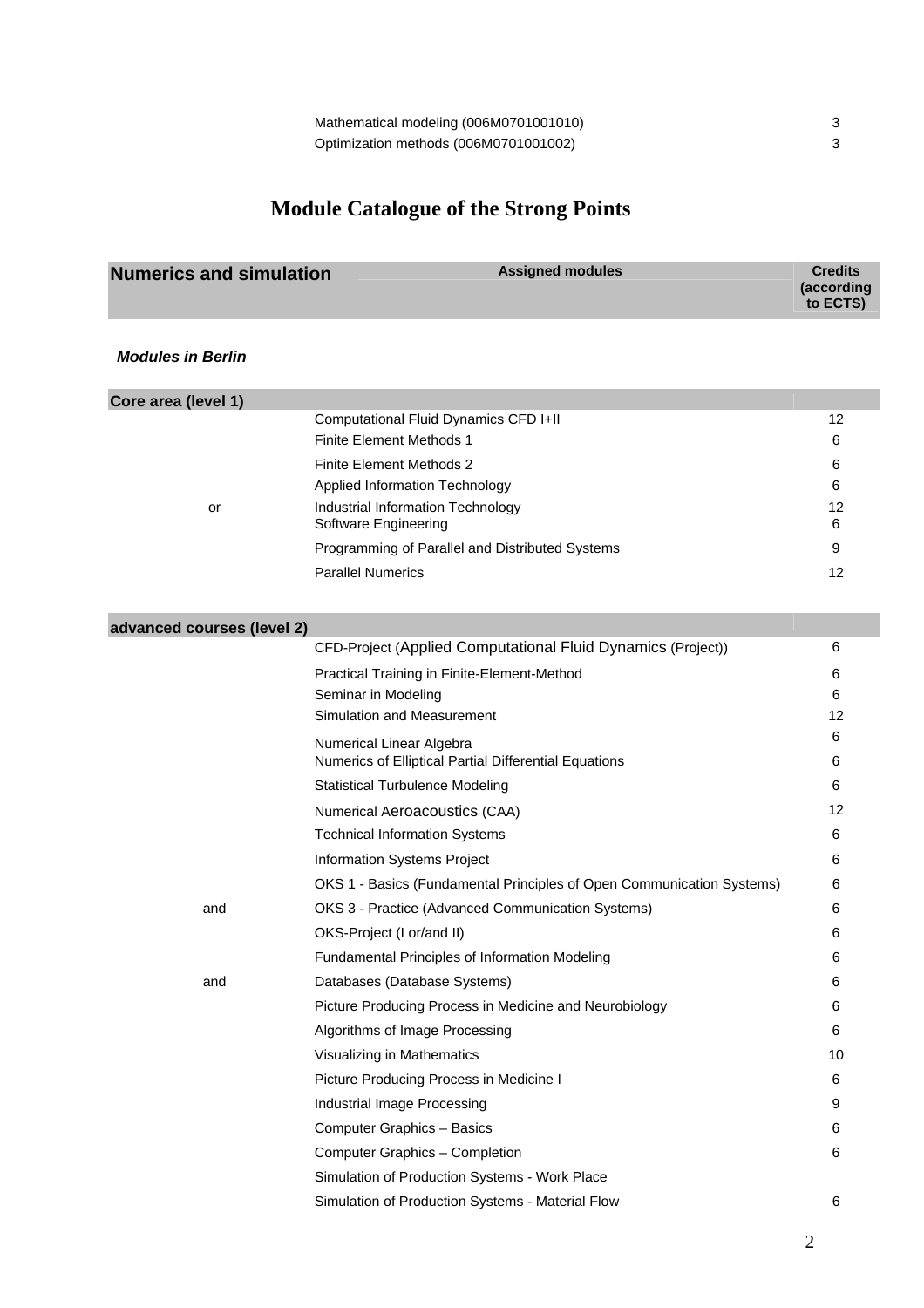|                            | Process and System Dynamics / Process Simulation                    | 12 |
|----------------------------|---------------------------------------------------------------------|----|
|                            | Design and Simulation                                               | 12 |
|                            | Numerical Simulation Methods in Engineering                         | 6  |
|                            | <b>Communication Networks and Technology</b>                        | 12 |
|                            | Modeling of Traffic Systems                                         | 8  |
|                            | Modeling with Differential Equations I                              | 10 |
|                            | <b>Control Theory</b>                                               | 4  |
|                            | <b>Advanced Control Theory</b>                                      | 9  |
|                            | Neuronal Information Processing - Basics                            | 9  |
|                            | Neuronal Information Processing - Extension                         | 9  |
|                            | Linear Optimization                                                 | 10 |
|                            | Non-linear Optimization                                             | 10 |
| <b>Modules in Shanghai</b> |                                                                     |    |
|                            | Numerical solution of differential equation (006D0701001003)        | 5  |
|                            | Optimization methods (006M0701001002)                               | 3  |
|                            | Wavelet analysis (006M0701001008)                                   | 3  |
|                            | CAD/CAM for industry (004M0802012008)                               | 3  |
|                            | Computer graphics (004M0802015022)                                  | 3  |
|                            | 3D graphics technology for engineering application (004M0802015023) | 3  |
|                            | Software design of measuring and control system (004M0802015026)    | 3  |
|                            | Development of engineering software (004M0802015029)                | 3  |

| <b>Fluid dynamics</b> | <b>Assigned modules</b> | <b>Credits</b><br>(according<br>to ECTS) |
|-----------------------|-------------------------|------------------------------------------|
|                       |                         |                                          |

### *Modules in Berlin*

| Core area (level 1)        |                                                 |    |
|----------------------------|-------------------------------------------------|----|
|                            | <b>Advanced Fluid Dynamics</b>                  | 6  |
|                            | <b>Turbulent Flows</b>                          | 12 |
|                            | An Introduction to Computational Fluid Dynamics | 12 |
|                            | <b>Fundamentals of Aeroacoustics</b>            | 6  |
|                            | Gasdynamics I                                   | 6  |
|                            | Gasdynamics II                                  | 6  |
|                            | Measurement Techniques in Fluid Dynamics        | 12 |
|                            | Aerothermodynamics I                            | 6  |
|                            | Aerothermodynamics II                           | 6  |
|                            | <b>Fluid System Dynamics</b>                    | 12 |
|                            | <b>Fluid Machinery</b>                          | 12 |
|                            | Aerodynamics I                                  | 6  |
|                            | Aerodynamics II                                 | 6  |
|                            | Flow and Combustion in Gas Turbines             | 6  |
|                            | Flow around Automobiles and Buildings           | 6  |
|                            |                                                 |    |
| advanced courses (level 2) |                                                 |    |
|                            | <b>Turbomachinery Noise</b>                     | 6  |

| Applied Computational Fluid Dynamics |  |
|--------------------------------------|--|
|                                      |  |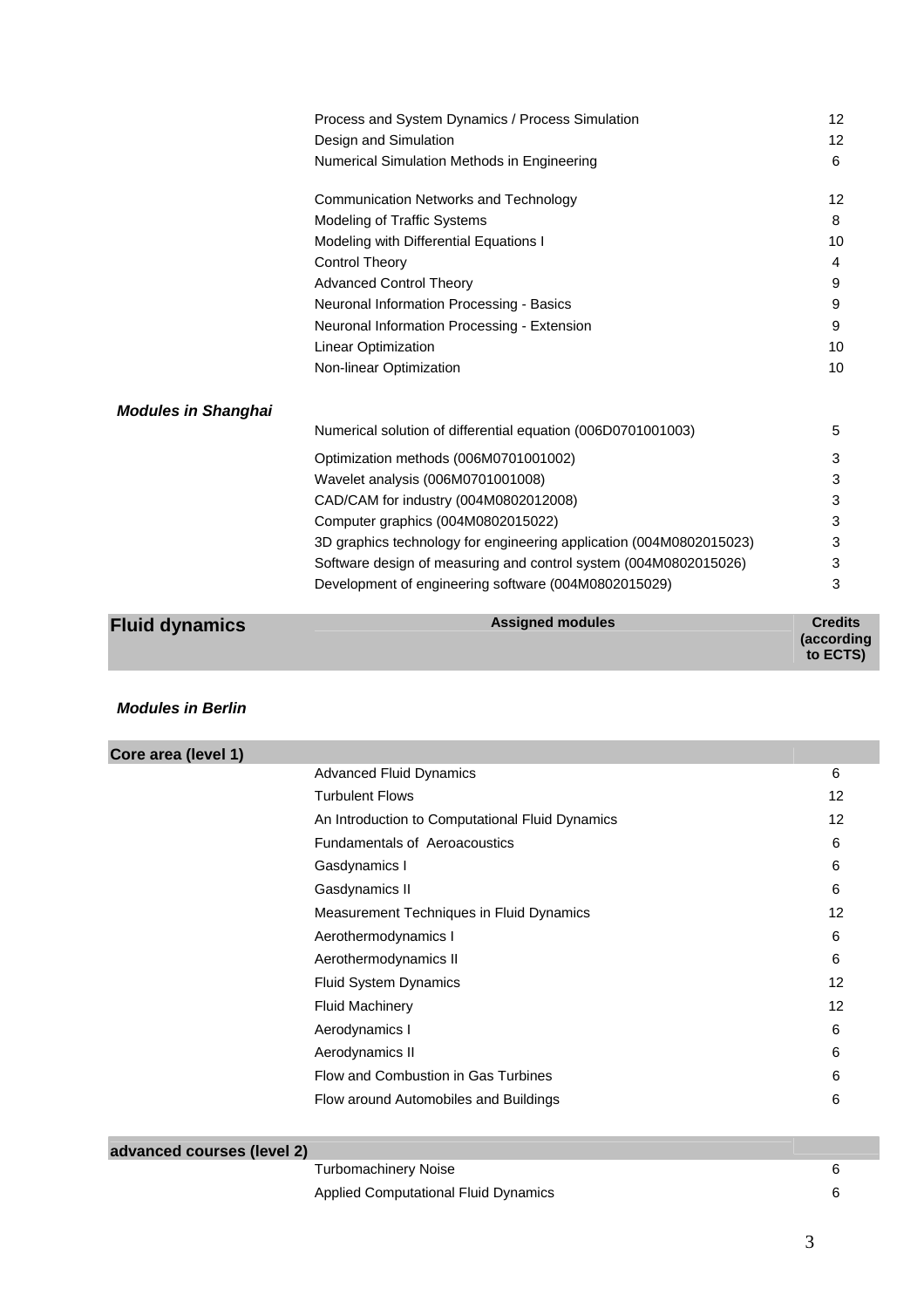| Modeling and Control of Combustion Systems: Thermal Acoustics | 6  |
|---------------------------------------------------------------|----|
| Dimensional Analysis (Stability and Transition)               | 12 |
| Marine Hydrodynamics                                          | 12 |
| Process Engineering I                                         | 9  |
| Statistical Turbulence Modeling                               | 6  |
| Computational Fluid Dynamics (CFD)                            | 12 |
| Theoretical Acoustics (TA 8)                                  | 6  |
| Numerical Aeroacoustics (CAA)                                 | 6  |
| Supplement to Aeroacoustics                                   | 6  |
| Fluid-Borne Sound-Basics (TA 1 PI)                            | 9  |
| Advanced Fluid-Borne Sound (TA 7)                             | 6  |
| <b>Flight Mechanics 2</b>                                     | 6  |
| Numerical Simulation Methods in Engineering Science           | 6  |
|                                                               |    |

| <b>Mechatronics</b> | <b>Assigned modules</b> | <b>Credits</b>         |
|---------------------|-------------------------|------------------------|
|                     |                         | (according<br>to ECTS) |

## *Modules in Berlin*

| Core area (level 1)        |                                                                                                                   |                   |
|----------------------------|-------------------------------------------------------------------------------------------------------------------|-------------------|
|                            | System Dynamics and Mechatronics                                                                                  | 6                 |
|                            | <b>Measurement and Control</b>                                                                                    | $12 \overline{ }$ |
|                            | <b>Measurement Technology</b>                                                                                     | 12                |
|                            | <b>Electric Drives</b>                                                                                            | 6                 |
|                            | Drive Systems and Components                                                                                      | 12                |
|                            | Precision Mechanics and Micro Technology                                                                          | 12                |
| or                         | Analog and Digital                                                                                                | 6                 |
|                            | <b>Embedded Real-time Systems</b>                                                                                 | 6                 |
|                            | Robotics (PDV 3)                                                                                                  | 6                 |
|                            | <b>Theoretical Electrical Engineering</b>                                                                         | 6                 |
| advanced courses (level 2) |                                                                                                                   |                   |
|                            | Mechatronics in Industrial Application                                                                            | 3                 |
|                            |                                                                                                                   | 9                 |
|                            | Measurement and Control - Completion                                                                              |                   |
|                            | Optimization Based Planning and Realization of Dynamic Processes                                                  | 6                 |
|                            | Oil Hydraulics and Pneumatics 1                                                                                   | 6                 |
|                            | Oil Hydraulics and Pneumatics 2                                                                                   | 6                 |
|                            | Industrial Image Processing                                                                                       | 9                 |
|                            | PDV / Robotics - Project                                                                                          | 9                 |
|                            | Artificial Intelligence: Basis and Application<br>Vibration Influence and Vibration Isolation in Machines Systems | 6                 |
|                            | <b>Flight Controlling</b>                                                                                         | 6<br>6            |
|                            | Kinematics of Machinery Systems                                                                                   | 6                 |
| <b>Modules in Shanghai</b> |                                                                                                                   |                   |
|                            | Mechatronics system design and analysis (004M0802013011)                                                          | 3                 |
|                            | Basic theories of modern control (004M0802012013)                                                                 | 3                 |
|                            | Virtual machine technology and application (004M0802013014)                                                       | 3                 |

Engineering measurement and signal processing (004M0802013015) 3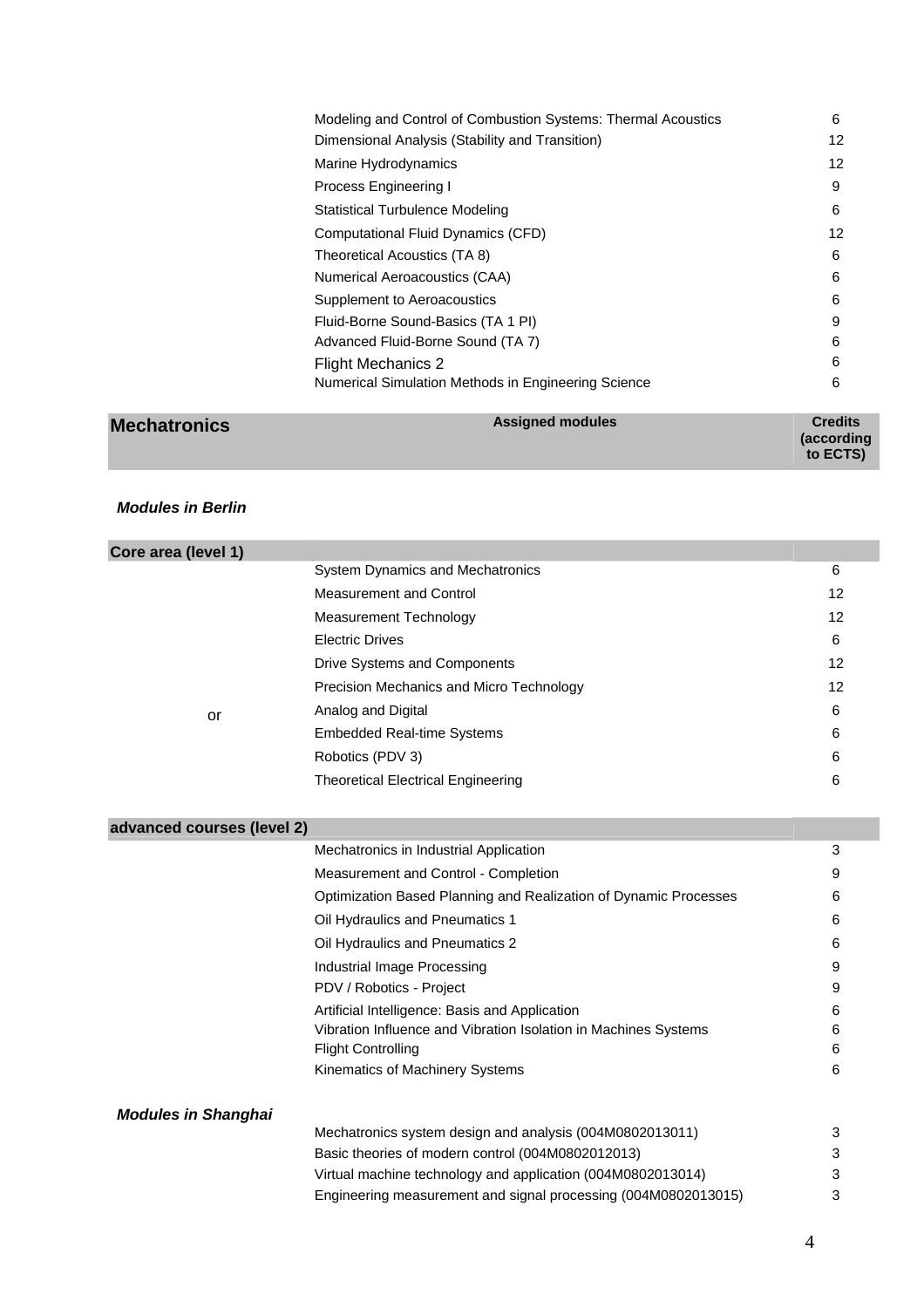|                                    | Kinematics and dynamics of robots (004M0802013016)                           |  |
|------------------------------------|------------------------------------------------------------------------------|--|
|                                    | Tribology for engineering (004M0802013009)<br>3                              |  |
|                                    | Modern design methods (004M0802012007)<br>3                                  |  |
| procedure (004M0802013012)         | Monitoring and control theories & technology for mechanical manufacture<br>3 |  |
| Sensor technology (004M0802015024) | 3                                                                            |  |
|                                    | Software design of measuring and control system (004M0802015026)<br>з        |  |
|                                    |                                                                              |  |

#### **Solid State Mechanics** Assigned modules Assigned modules Assigned modules and the Credits of Credits and Trumpers

**(according to ECTS)** 

#### *Modules in Berlin*

| Core area (level 1)        |                                                                    |                                          |
|----------------------------|--------------------------------------------------------------------|------------------------------------------|
|                            | <b>Contact Mechanics and Friction Physics</b>                      | 6                                        |
|                            | <b>Materials Science</b>                                           | 6                                        |
|                            | Mechanical Vibration Theory                                        | 6                                        |
|                            | Finite Element Method - FEM I                                      | 6                                        |
|                            | Finite Element Method - FEM II                                     | 6                                        |
|                            | <b>Fracture Mechanics I</b>                                        | 6                                        |
|                            | <b>Fracture Mechanics II</b>                                       | 6                                        |
|                            | <b>Project Finite Element Method</b>                               | 6                                        |
|                            | <b>Elasticity and Plasticity</b>                                   | 6                                        |
|                            | Vibration Influence and Vibration Isolation                        | 6                                        |
|                            | Dynamics of Power Train Systems                                    | 6                                        |
|                            | System Dynamics and Mechatronics                                   | 6                                        |
|                            | Introduction into the Vehicle Dynamics / Dynamics of Rail Vehicles | 6                                        |
|                            | Non-linear Continuum Mechanics                                     | 6                                        |
| advanced courses (level 2) |                                                                    |                                          |
|                            | Structure-Borne Sound (TA 5)                                       | 6                                        |
|                            | Advanced Structure-Borne Sound (TA 9)                              | 6                                        |
|                            | Numerical Simulation Methods in Engineering Science                | 6                                        |
|                            | Aeroelastics                                                       | 6                                        |
|                            | Non-linear and Chaotic Vibrations                                  | 6                                        |
|                            | <b>Rotor Dynamics</b>                                              |                                          |
|                            | <b>Flight Mechanics 2</b>                                          | 6                                        |
|                            | <b>Flight Mechanics 3</b>                                          | 6                                        |
|                            | <b>Contact Mechanics and Friction Physics</b>                      |                                          |
| <b>Modules in Shanghai</b> |                                                                    |                                          |
|                            | Tribology for engineering (004M0802013009)                         | 3                                        |
|                            | Surface engineering (004M0802015024)                               | 3                                        |
|                            | Vibration and cutting (004M0802015028)                             | 3                                        |
|                            | Modern design methods (004M0802012007)                             | 3                                        |
|                            | Wavelet analysis (006M0701001008)                                  | 3                                        |
| <b>Thermodynamics</b>      | <b>Assigned modules</b>                                            | <b>Credits</b><br>(according<br>to ECTS) |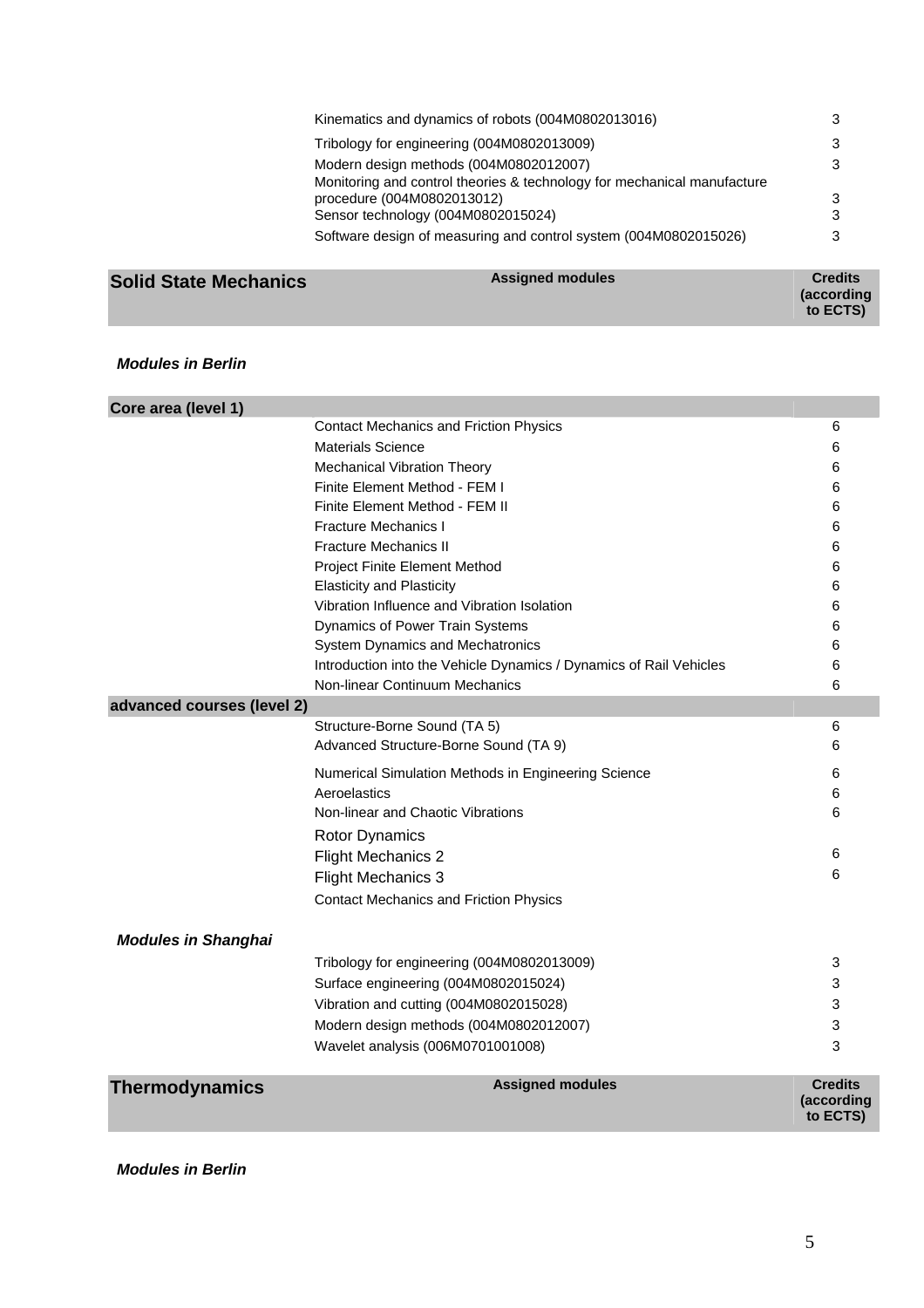| Core area (level 1)        |                                                                                                                                                                              |                                          |
|----------------------------|------------------------------------------------------------------------------------------------------------------------------------------------------------------------------|------------------------------------------|
|                            | Irreversible Thermodynamics<br><b>Basic Thermic Operations</b><br>Theoretical Physics IV: Thermodynamics and Statistics<br>Flow and Combustion in Gas Turbines<br>Combustion | 10                                       |
|                            | Kinetic Theory<br><b>Statistical Physics</b>                                                                                                                                 | 12                                       |
| advanced courses (level 2) |                                                                                                                                                                              |                                          |
|                            | Basics of Computational Fluid Dynamics (CFD 1+2)<br>Modeling and Control of Combustion Systems<br>Low Temperature (Cryogenic) Thermodynamics                                 | 6                                        |
|                            | Phase Equilibrium in Multi-phase Systems                                                                                                                                     | 6                                        |
|                            | Thermodynamics for Biological Systems                                                                                                                                        | 6                                        |
|                            | Thermodynamics for Aggregating Systems<br><b>Physical Chemistry III</b><br><b>Physical Chemistry IV</b><br>Gasdynamics I<br>Gasdynamics II                                   | 6                                        |
| <b>Technical Acoustics</b> | <b>Assigned modules</b>                                                                                                                                                      | <b>Credits</b><br>(according<br>to ECTS) |
| <b>Modules in Berlin</b>   |                                                                                                                                                                              |                                          |
| Core area (level 1)        |                                                                                                                                                                              |                                          |
|                            | Fluid-Borne Sound - Basics (TA 1 PI)                                                                                                                                         | 9                                        |
|                            | Noise and Vibration Control (TA 2 PI)                                                                                                                                        | 9                                        |
|                            | Measurement Technique and Signal Processing (TA 4)                                                                                                                           | 6                                        |
|                            | Structure-Borne Sound (TA 5)                                                                                                                                                 | 6                                        |
|                            | <b>Fundamentals of Aeroacoustics</b><br>Vibration Isolation and Vibration Control in Machines Systems                                                                        | 6<br>6                                   |
|                            |                                                                                                                                                                              |                                          |
| advanced courses (level 2) |                                                                                                                                                                              |                                          |
|                            | Advanced Fluid-Borne Sound (TA 7)                                                                                                                                            | 6                                        |
|                            | Theoretical Acoustics (TA 8)                                                                                                                                                 | 6                                        |
|                            | Aerodynamic Sound (TA 11)                                                                                                                                                    | 6                                        |
|                            | Advanced Noise and Vibration Control (TA 6 PI)                                                                                                                               | 9                                        |
|                            | Advanced Structure-Born Sound (TA 9)                                                                                                                                         | 6                                        |
|                            | <b>Supplementing Aeroacoustics</b><br>Numerical Aeroacoustics (CAA)                                                                                                          | 6<br>6                                   |
|                            | Flow and Combustion in Gas Turbines                                                                                                                                          | 6                                        |
|                            | Modeling and Control of Combustion Systems (Thermoacoustics II)                                                                                                              | 6                                        |
|                            | Statistical Energy Analysis (TA 10)                                                                                                                                          | 6                                        |
|                            | Non-linear and Chaotic Vibrations                                                                                                                                            | 6                                        |
|                            | Psychoacoustics, Noise Effects and Urban Noise Protection (TA 3)                                                                                                             | 12                                       |
| <b>Project</b>             | <b>Acoustic Project</b>                                                                                                                                                      | 6                                        |